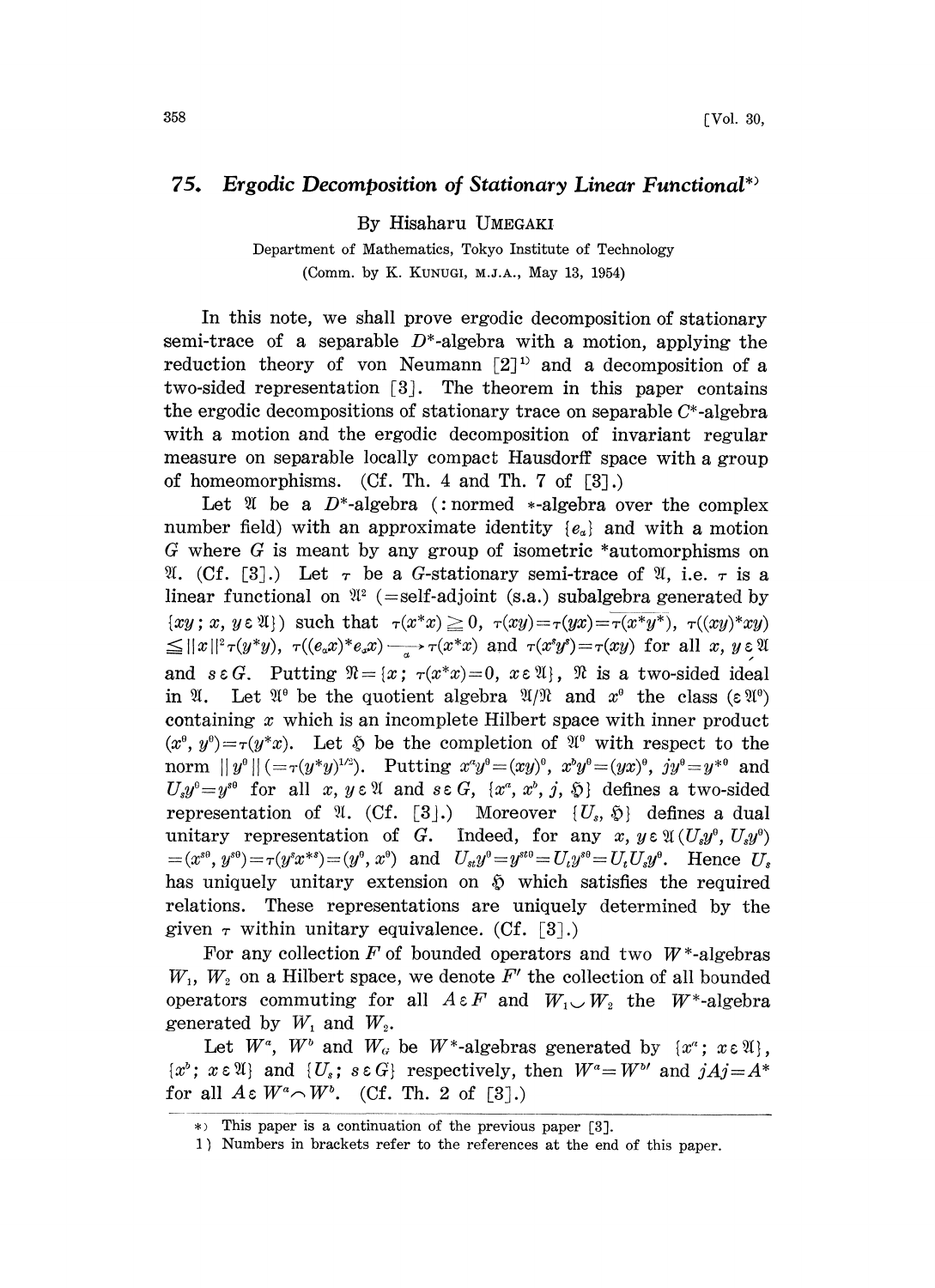No. 5] Ergodic Decomposition of Stationary Linear Functional 359

A G-stationary semi-trace  $\tau$  is called G-ergodic, if  $\tau$  is not positively linear combination of any other linearly independent positively linear combination of any other linearly independent of-<br>stationary semi-traces of  $\mathfrak{A}$ . Then  $\tau$  is G-ergodic if and only if<br> $\{x^a, x^b, U_s, j, \mathfrak{H}\}$  is irreducible, i.e.  $W^a \cap W^b \cap W'_a = \{\lambda I\}$ . (Cf. Th of  $\lceil 3 \rceil$ .)

Let  $\mathfrak A$  be separable with the motion G, then we have

Lemma 1. G contains an enumerable subset  $\{s_n\}$  such that for any  $x \in \mathfrak{A}$  and  $t \in G$  there exists  $\{t_n\} \subset \{s_n\}$  satisfying

$$
||x^{t_n}-x^t||\to 0 \ (n\to\infty).
$$

The proof of this lemma follows from the similar way in the proof of Th.  $5 \text{ of } [3]$ .

In the following, we assume that  $\mathfrak V$  is a separable  $D^*$ -algebra with G and has a G-stationary semi-trace  $\tau$ , and moreover  $\mathfrak A$  satisfies that there is an enumerable subset  $\mathfrak{A}_c$  in  $\mathfrak A$  with the property that: for any  $x \in \mathfrak{A}$  there exists  $y_x \in \mathfrak{A}_c$  (dependently on x) such that (1)  $x = xy_x$ .

**THEOREM.** For the D<sup>\*</sup>-algebra  $\mathfrak{A}$ , there exists a system of Gergodic semi-traces  $\pi_{\lambda}$  such that

(2) 
$$
\tau(x) = \int \pi_{\lambda}(x) d\sigma(\lambda) \qquad \text{for all } x \in \mathfrak{A}
$$

where  $\lambda$  runs over the whole real line R and the weight function  $\sigma(\lambda)$ is an N-function in the sense of von Neumann. (Cf. [2].)

First we shall prove the following lemma:

Lemma 2. (i) Any semi-trace  $\omega$  of  $\mathfrak A$  satisfies that for all x and  $z \in \mathfrak{A}$ 

$$
| \omega(xz) | \leq ||x|| \omega (z^*z)^{1/2} \omega (y_*^*y_z)^{1/2}.
$$

(ii) If  $\omega(x^{*n}x^{s_n})=\omega(x^*x)$  for all  $x \in \mathfrak{A}$  and  $n=1, 2, \ldots$ , then  $\omega$  is Gstationary.

 $\text{Proof.} \quad (\text{i}): \;\; |\; \omega(xz)| = |\; \omega(xzy_z)| \leqq \omega((xz)^*xz)^{1/2} \, \omega(y_z^*y_z)^{1/2}$  $\omega(z^*z)^{1/2}\omega(y_z^*y_z)^{1/2}$ . (ii): For  $x \in \mathfrak{A}$  and  $t \in G$ , taking  $\{t_n\} \subset \{s_n\}$  such that  $||x^{t_n}-x^t|| \to 0 \ (n \to \infty), \ |\omega(x^{*t}x^t)-\omega(x^{*t_n}x^t)| = |\omega((x^{*t_n}-x^{*t})x^t)| \leq ||x^{t_n}-x^t||$  $-x^{t}$  ||  $\cdot M \rightarrow 0$  ( $n \rightarrow \infty$ ) and

$$
|\omega(x^{*tn}x^{t})-\omega(x^{*tn}x^{tn})|=|\omega(x^{*tn}(x^{t}-x^{tn}))|\leq ||x^{t}-x^{tn}||\cdot \omega(x^{*tn}x^{tn})^{1/2}\omega(y^{*tn}y^{t}y^{1/2})= ||x^{t}-x^{tn}||\cdot \omega(x^{*}x)^{1/2}\cdot \omega(y^{*}_{x}y_{x})^{1/2}\rightarrow 0 \ (n\rightarrow \infty).
$$

Since  $\omega(x^{*t}nx^{t_n})=\omega(x^{*}x), \ \omega(x^{*t}x)=\omega(x^{*}x).$  As any  $x \in \mathfrak{A}=\mathfrak{X}$  $[(x+y_x)^*(x+y_x)+\cdots]/4$ ,  $\omega(x^t) = \omega(x)$  for all  $x \in \mathfrak{A}$  and  $t \in G$ . *Proof of* THEOREM.<sup>2)</sup> Let  $G_0$  be subgroup of G generated by

<sup>2)</sup> Since  $U_3xU_3-1y^0=x^{sa}y^0$  for all  $x, y \in \mathfrak{A}$ , putting  $x^{as}=x^{sa}, x^a \rightarrow x^{as}$  is uniquely extended to a \*automorphism on the C\*-algebra  $\Re$  generated by  $A^a = \{x^a; x \in \Re\}$ such that  $A \in \mathbb{R} \to A^s (= \bar{U}_s A U_s - 1) \in \mathbb{R}$ , and G induces a motion on  $\mathbb{R}$ . Since  $\mathbb{R}$  is separable and  $||A^s||=||U_sAU_{s-1}||=||A||$  for all  $A \in \mathbb{R}$  and  $s \in G$ , Lem. 1 for  $(\mathbb{R}, G)$  also holds. Considering the stationary semi-trace  $\pi_{\lambda}$  on  $\mathfrak{A}^{\alpha}$  with respect to the operator norm (in the place of  $\mathfrak{A}$ ), the proof of this theorem may be possible without the assumption  $||x^s|| = ||x||$  ( $x \in \mathfrak{A}$ ,  $s \in G$ ).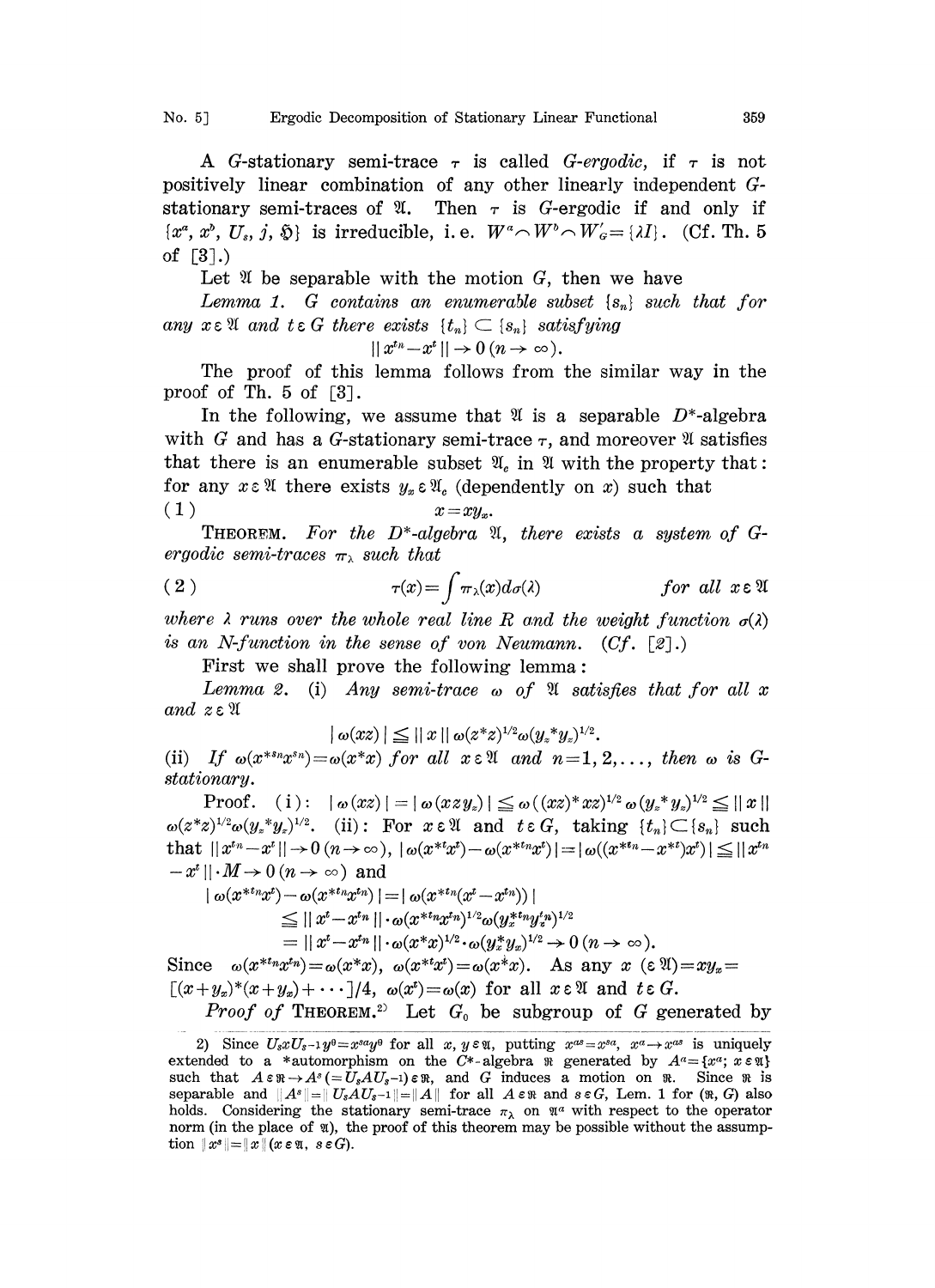$\{s_n\}$  and  $\{x_n\}$  dense subset of  $\mathfrak{A}$ . Let  $\mathfrak{A}$  be countable s.a. subring in  $\mathfrak{A}$  generated by  $\{x_n^*, y^*: s, t \in G_0, y \in \mathfrak{A}_c, n=1, 2, \ldots\}$ . Let  $\mathfrak{A}_1$  be a  $C^*$ -algebra generated by  $\{x^a, y^b, U_s; x, y \in \mathfrak{A}, s \in G_0\}$  which is obviously separable (in the uniform topology) and contains  $I$ . Putting  $M = W^a \cap W^b \cap W'_{\sigma}$ , M is a commutative W<sup>\*</sup>-algebra. Since  $\mathfrak H$  is separable (cf. Lem. 6 of [3), there exists a direct decomposition in the sense of von Neumann:  $\mathfrak{H} = \int \mathfrak{H}_\lambda d\sigma(\lambda)$  and  $A \sim \int A_\lambda (A \varepsilon M')$ with respect to M, where the N-function  $\sigma(\lambda)$  is determined by M. Since  $\mathfrak{A}'_1=(W^a\cup W^b\cup W_{\mathcal{C}_0})'=W^b\cap W^a\cap W'_{\mathcal{C}_0}$ , there exists a  $\sigma(\lambda)$ -null set  $N_1(\subset R)$  such that  $\{A_\lambda : A \in \mathfrak{A}_1\}' = \{aI_\lambda\}$  for  $\lambda \bar{\varepsilon} N_1$ , and since  $x^a, x^b$ ,  $U_s \in M'$  (s  $\in G_0$ ) they are decomposable:

$$
x^a \sim \int x^{\alpha(\lambda)}, x^b \sim \int x^{b(\lambda)} \text{ and } U_s \sim \int U_s(\lambda).
$$

 $x^a \sim \int x^{a_{(\lambda)}}, x^b \sim \int x^{b_{(\lambda)}}$  and  $U_s \sim \int U_s(\lambda)$ .<br>Putting  $y^0 = \int y^{b_{(\lambda)}}$ , by Lem. 4 of [3]  $\{x^{a_{(\lambda)}}, x^{b_{(\lambda)}}, j_\lambda, \tilde{\psi}_\lambda\}$  is a two-sided representation of  $\mathfrak{A}$  and  $U_s(\lambda)(s \in G_0)$  are unitary on  $\mathfrak{H}_\lambda$  such that  $U_{\mathfrak{s}}(\lambda) = U_{\mathfrak{s}}(\lambda)U_{\mathfrak{s}}(\lambda), \quad U_{\mathfrak{s}^{-1}}(\lambda) = U_{\mathfrak{s}}(\lambda)^{-1}, \quad U_{\mathfrak{s}}(\lambda) + U_{\mathfrak{s}}(\lambda) = (U_{\mathfrak{s}} + U_{\mathfrak{s}})(\lambda) \quad \text{and}$  $U_s(\lambda)y^{\theta(\lambda)}=y^{\theta(\lambda)}$  for all  $s \in G_0$  and all  $y \in \mathfrak{A}_0$  excepting a  $\sigma(\lambda)$ -null set  $N_z$ . Then  $\{x^{\alpha(\lambda)}, y^{\beta(\lambda)}, U_{\beta}(\lambda); x, y \in \mathfrak{A}_0, s \in G_0\}$  are irreducible for  $\lambda \in N_1 \cup N_2$ . Since  $\mathfrak{A}_0$  is countable, we can find a  $\sigma(\lambda)$ -null set  $N_3$  such that

 $(x+y)^{9(\lambda)}=x^{9(\lambda)}+x^{9(\lambda)}$ ,  $(xy)^{9(\lambda)}=x^{\alpha(\lambda)}y^{9(\lambda)}=y^{9(\lambda)}x^{9(\lambda)}$  and  $j_1y^{9(\lambda)}=y^{9(0(\lambda))}$ for all  $x, y \in \mathfrak{A}_0$  and  $\lambda \in N_s$ .

Let  $W^{a(\lambda)}$ ,  $W^{b(\lambda)}$  and  $W_{a}(\lambda)$  be  $W^*$ -algebras generated by  $\{x^{a(\lambda)}\}$ ;  $x \in \mathfrak{A}_{0}$ ,  $\{x^{\delta(\lambda)}; x \in \mathfrak{A}_{0}\}$  and  $\{U_{s}(\lambda); s \in G_{0}\}$   $(\lambda \bar{\epsilon} N = \bigcup_{i} N_{i})$  respectively. Because the closed linear extension  $\mathfrak{M}$  (in  $\mathfrak{H}_{\lambda}$  for  $\lambda \in N$ ) of  $\{(xy)^{\theta(\lambda)}\}$ ;  $x, y \in \mathfrak{A}_0$  is invariant under  $x^{a(\lambda)}, y^{b(\lambda)}(x, y \in \mathfrak{A}_0)$ ,  $j_{\lambda}$  and  $U_s(\lambda)(s \in G_0)$ ,  $\mathfrak{M}=\mathfrak{H}_{\lambda}$ , and  $W^{\alpha(\lambda)}$  and  $W^{\beta(\lambda)}$  are weak closures of  $\{x^{\alpha(\lambda)}; x \in \mathfrak{A}\}\$  and  $\{x^{\delta(\lambda)}; x \in \mathfrak{A}\}\)$  respectively. (Cf. Lem. 1 of [3].)

Now we shall prove that  $\mathfrak{H}_{\lambda}$  (for arbitrary, but fixed  $\lambda \bar{\epsilon} N$ ) is *H*-system. (Cf.  $\lceil 1 \rceil$ .)

i) A vector  $v \in \mathfrak{H}_{\lambda}$  is called bounded, if  $||x^{\alpha(\lambda)}v|| \leq M_{n}||x^{\alpha(\lambda)}||$  for all  $x \in \mathfrak{A}_0$  and a constant  $M_n > 0$ . Denote  $\mathfrak{B}_\lambda$  the collection of all such  $v \in \mathfrak{H}_{\lambda}$ . It is evident that  $\{x^{\theta(\lambda)}\colon x \in \mathfrak{A}_{\theta}\} \subset \mathfrak{B}_{\lambda}$ . For any  $v \in \mathfrak{B}_{\lambda}$ , putting  $v_{\lambda}^{b'} x^{g(\lambda)} = x^{g(\lambda)} v$  for all  $x \in \mathfrak{A}_0$ ,  $v^{b'}$  has unique bounded extension  $v^{b}$ which belongs to  $W^{b(\lambda)}$ . For,  $x^{a(\lambda)}v^{b(y^{a(\lambda)})} = x^{a(\lambda)}y^{a(\lambda)}v = v^{b}(xy)^{b(\lambda)} = v^{b}x^{a(\lambda)}y^{b(\lambda)}$ for all  $x, y \in \mathfrak{A}_0$ , and we can choose the  $\sigma(\lambda)$ -null set N such that For an  $x, y \in \mathcal{U}_0$ , and v<br>  $W^{b(\lambda)} = W^{a(\lambda)}$  for  $\lambda \bar{\epsilon} N$ .

ii) For  $v \in \mathcal{B}$ ,  $j_{\lambda}v \in \mathcal{B}_{\lambda}$  and  $(j_{\lambda}v)^{\delta} = v^{\delta,*}$ . Indeed,  $(x^{\alpha(\lambda)}j_{\lambda}v, y^{\theta(\lambda)})$  $\mathcal{L}=(j_{\lambda}v,~~x^{*\alpha(\lambda)}y^{\beta(\lambda)})=(j_{\lambda}(x^*y)^{\beta(\lambda)},~~v)=((y^*x)^{\beta(\lambda)},~~v)=(y^{*\alpha(\lambda)}x^{\beta(\lambda)},~~v)=(x^{\beta(\lambda)},x^{\beta(\lambda)}),$  $y^{a(\lambda)}v)=(x^{a(\lambda)}, v^{\nu}y^{a(\lambda)})=(v^{\nu}x^{a(\lambda)}, y^{a(\lambda)})$  for all  $x, y \in \mathfrak{A}_0$  and hence  $x^{a(\lambda)}y_{\lambda}v$  $= v^{b*} x^{0(\lambda)}.$ 

iii) If  $v \in \mathfrak{B}_{\lambda}(\lambda \bar{\epsilon} N)$ , then  $||x^{\delta \langle \lambda \rangle}v|| \leq M||x^{\delta(\lambda)}||$  for all  $x \in \mathfrak{A}_{0}$  where M is a constant. For,  $x^{\delta(\lambda)}v = j_{\lambda}x^{\ast\alpha(\lambda)}j_{\lambda}v = j_{\lambda}(j_{\lambda}v)^{\delta}x^{\ast\theta(\lambda)} = j_{\lambda}v^{\delta}x^{\ast\theta(\lambda)}$  and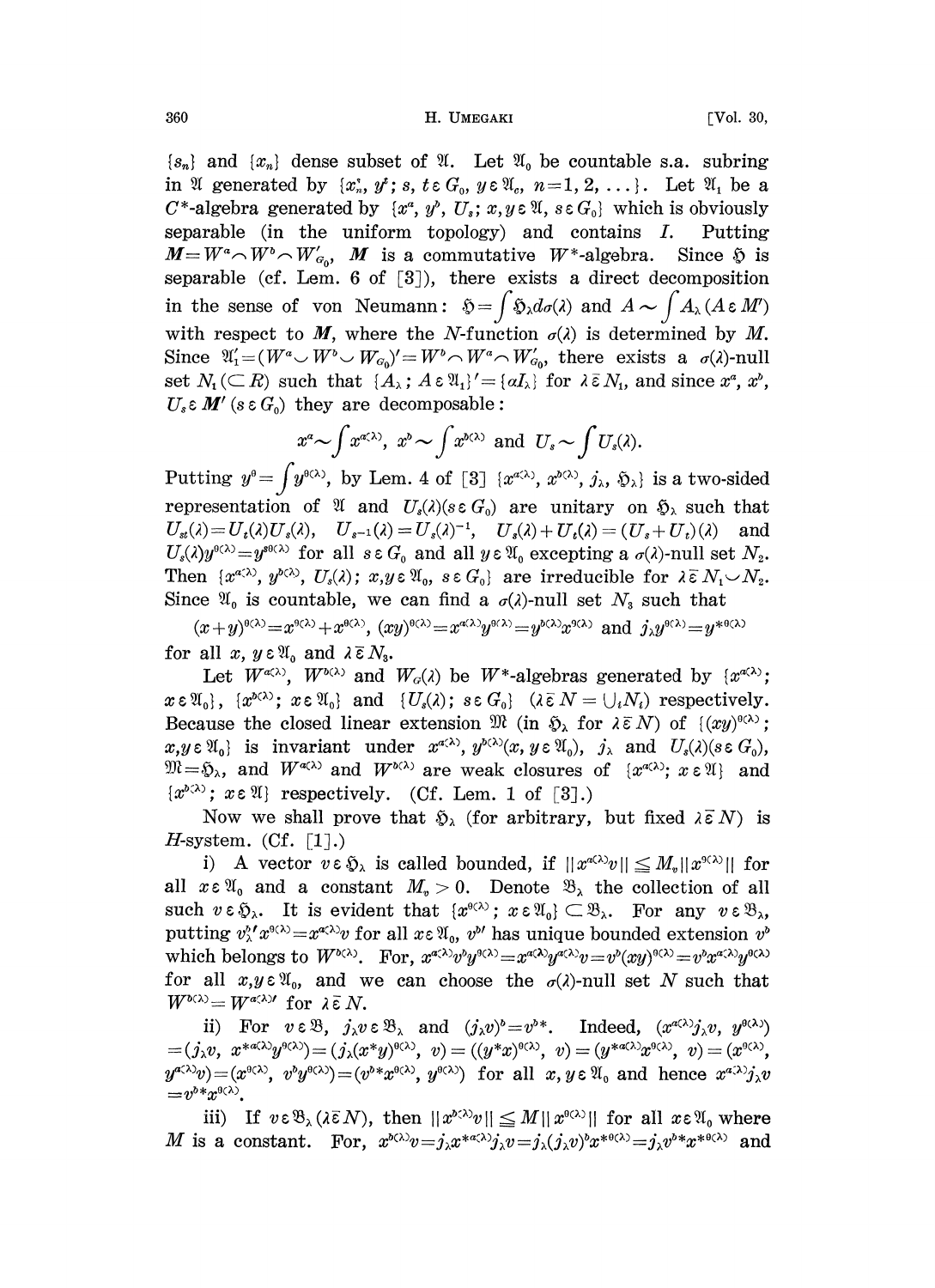hence  $||x^{b(\lambda)}v|| = ||v^{b*}x^{b(\lambda)}|| \le ||v^{b*}|| \cdot ||x^{b(\lambda)}|| = ||v^{b}|| \cdot ||x^{b(\lambda)}||.$ 

Putting  $v^{a'}x^{a(\lambda)}=x^{b(\lambda)}v$  for all  $x \in \mathfrak{A}_0$ ,  $v^{a'}$  has a bounded extension  $v^a$  in  $W^{a(\lambda)}$  such that  $(j_\lambda v)^a = v^{a*} = j_\lambda v^b j_\lambda$ . Proving only the last equation:  $v^{a*}x^{a(\lambda)} = (j_{\lambda}v)^{a}x^{a(\lambda)} = x^{b(\lambda)}j_{\lambda}v = j_{\lambda}j_{\lambda}x^{b(\lambda)}j_{\lambda}v = j_{\lambda}v^{b}x^{a(\lambda)} = j_{\lambda}v^{b}j_{\lambda}x^{a(\lambda)}$ .

iv)  $\mathfrak{B}_{\lambda}^{\alpha} = \{v^{\alpha}; v \in \mathfrak{B}_{\lambda}\}\$  and  $\mathfrak{B}_{\lambda}^{\beta} = \{v^{\beta}; v \in \mathfrak{B}_{\lambda}\}\$  are two-sided ideals in  $W^{\alpha(\lambda)}$  and  $W^{\beta(\lambda)}$  respectively. Since for any  $v \in \mathcal{B}_{\lambda}$  and  $A \in W^{\alpha(\lambda)}$  $x^{b(\lambda)}Av = Ax^{b(\lambda)}v = Av^a x^{b(\lambda)}$ ,  $Av \in \mathfrak{B}_{\lambda}$  and  $(Av)^a = Av^a$ . Since  $(j_{\lambda}v)^a = v^{a*}$ ,  $\mathfrak{B}_{\lambda}^{a}$  is s.a. and hence a two-sided ideal in  $W^{a\lambda}$ . The case of  $\mathfrak{B}_{\lambda}^{b}$ follows similarly.

v) For any  $x \in \mathcal{X}$  and  $y \in \mathcal{X}_0$ , there exists uniquely  $v \in \mathcal{B}_\lambda$  such that  $(xy)^{\alpha(\lambda)}z^{\beta(\lambda)}=z^{\delta(\lambda)}v$  for all  $z \in \mathfrak{A}_0$ . For, by iv)  $(xy)^{\alpha(\lambda)}=x^{\alpha(\lambda)}y^{\alpha(\lambda)}$ belongs to  $\mathfrak{B}_{\lambda}^{\alpha}$  and hence we can find  $v \in \mathfrak{B}_{\lambda}$  in the required relation. If  $v_1$ ,  $v_2 \in \mathfrak{B}_{\lambda}$  satisfy  $(xy)^{\alpha(\lambda)}z^{\beta(\lambda)}=z^{\delta(\lambda)}v_1=z^{\delta(\lambda)}v_2$  for all  $z \in \mathfrak{A}_0$ , then  $B_{v_1}=B_{v_2}$ for all  $B \in W^{b(\lambda)}$  and hence  $v_1 = v_2$  in  $\mathfrak{D}_{\lambda}$ .

Denote  $(xy)^{\varphi(\lambda)}$  the v corresponding to  $x \in \mathfrak{A}$ ,  $y \in \mathfrak{A}_0$ . Then  $(xy)^{\varphi(\lambda)} = x^{\alpha(\lambda)} y^{\theta(\lambda)}$  $(3)$ for  $x \in \mathfrak{A}$ ,  $y \in \mathfrak{A}_0$ . For,  $z^{\delta(\lambda)}(xy)^{\varphi(\lambda)} = x^{\alpha(\lambda)}y^{\alpha(\lambda)}z^{\theta(\lambda)} = x^{\alpha(\lambda)}z^{\delta(\lambda)}y^{\theta(\lambda)} = z^{\delta(\lambda)}x^{\alpha(\lambda)}y^{\theta(\lambda)}$  for all  $z \in \mathcal{X}_0$ .

Similarly  $(yx)^{\varphi(\lambda)}$  (for  $y \in \mathfrak{A}_0$ ,  $x \in \mathfrak{A}$ ) is well defined in  $\mathfrak{B}_\lambda$ :  $z^{\alpha(\lambda)}(yx)^{\varphi(\lambda)}$  $=(yx)^{b(\lambda)}z^{b(\lambda)}$  for all  $z \in \mathfrak{A}_0$ . Then

(4) 
$$
(yx)^{\varphi(\lambda)} = x^{\delta(\lambda)}y^{\varphi(\lambda)} \quad \text{for } x \in \mathcal{X}, y \in \mathcal{X}_0.
$$
  
For  $z^{\alpha(\lambda)}(yx)^{\varphi(\lambda)} = (yx)^{\delta(\lambda)}z^{\varphi(\lambda)} = x^{\delta(\lambda)}y^{\delta(\lambda)}z^{\varphi(\lambda)} = x^{\delta(\lambda)}z^{\alpha(\lambda)}y^{\varphi(\lambda)} = z^{\alpha(\lambda)}x^{\delta(\lambda)}y^{\varphi(\lambda)} \quad \text{for all } z \in \mathcal{X}_0.$ 

(5) 
$$
(x^*y^*)^{\varphi(\lambda)} = j_{\lambda}(yx)^{\varphi(\lambda)}
$$
 for all  $x \in \mathbb{Y}$  and  $y \in \mathbb{Y}_0$ .  
For,  $j_{\lambda}(x^*y^*)^{\varphi(\lambda)} = j_{\lambda}x^{*\alpha(\lambda)}j_{\lambda}y^{\varphi(\lambda)} = x^{b(\lambda)}y^{\varphi(\lambda)} = (yx)^{\varphi(\lambda)}$ .

vi) For any  $x \in \mathfrak{A}_0$ ,  $x^{\varphi(\lambda)} = x^{\varphi(\lambda)}$  and  $x^{\varphi(\lambda)}$  is uniquely determined. For, taking  $y_x$  in  $\mathfrak{A}_0$ ,  $x^{\theta(\lambda)} = (xy_x)^{\theta(\lambda)} = x^{\alpha(\lambda)}y^{\theta(\lambda)} = (xy_x)^{\phi(\lambda)} = x^{\phi(\lambda)}$ .

vii) For any  $x, x_1 \in \mathfrak{A}$ ,  $x^{\alpha(\lambda)} \in \mathfrak{B}_{\lambda}^{\alpha}$  and  $(x, x)^{\varphi(\lambda)} = x^{\alpha(\lambda)} x^{\varphi(\lambda)} = x^{\delta(\lambda)} x^{\varphi(\lambda)}$ , and  $x^{\varphi(\lambda)}$  is uniquely determined. This follows from the assumption  $(1), v), vi)$  and the  $(3), (4).$ 

viii)  $x^{*\varphi(\lambda)} = j_{\lambda} x^{\varphi(\lambda)}$  for all  $x \in \mathcal{X}$ . For, taking the  $y_x$  as  $x = xy_x$ ,  $x^* = y_x^* x^*, x^{*\varphi(\lambda)} = (y_x^* x^*)^{\varphi(\lambda)} = j_1 (x y_x)^{\varphi(\lambda)} = j_2 x^{\varphi(\lambda)}.$ 

ix) Putting  $\pi_{\lambda}(\sum_{k=1}^{m}x_{k}y_{k})=\sum_{k=1}^{m}(x_{k}^{\varphi(\lambda)}, j_{\lambda}y_{k}^{\varphi(\lambda)}), \pi_{\lambda}(\cdot)$  is well defined on  $\mathfrak{A}^2$ , and it is G-stationary semi-trace.

Indeed, if  $\sum_{k=1}^m x_k y_k = \sum_{i=1}^m x'_i y'_i$ , then for any  $z \in \mathfrak{A}_0$ 

$$
\sum_{k=1}^{n} (z^{\alpha(\lambda)} x_k^{\alpha(\lambda)}, \ j_{\lambda} y_k^{\alpha(\lambda)}) = \sum (x_k^{\alpha(\lambda)}, \ z^{\ast \alpha(\lambda)} y_k^{\ast \alpha(\lambda)}) = \sum (x_k^{\alpha(\lambda)}, \ y_k^{\ast \alpha(\lambda)} z^{\ast \alpha(\lambda)})
$$
\n
$$
= \sum (y_k^{\lambda(\lambda)} x_k^{\alpha(\lambda)}, \ z^{\ast \alpha(\lambda)}) = (\sum (x_k y_k)^{\alpha(\lambda)}, \ j_{\lambda} z^{\alpha(\lambda)})
$$
\n
$$
= (\sum_{k=1}^{m} (x_i^{\prime} y_i^{\prime})^{\alpha(\lambda)}, \ j_{\lambda} z^{\alpha(\lambda)}) = \sum (z^{\alpha(\lambda)} x_i^{\prime} \alpha^{\prime \lambda}, \ j_{\lambda} y_i^{\prime} \alpha^{\prime \lambda}).
$$

Taking  $\{z_{\beta}\}\subset\mathfrak{A}_{\alpha}$  such that  $z_{\beta}^{\alpha(\lambda)}\rightarrow I$  (weakly),  $\sum_{\alpha}(\chi_{\beta}^{\alpha(\lambda)},j_{\lambda}y_{\beta}^{\alpha(\lambda)})=\sum_{\alpha}(\chi_{\beta}^{\alpha(\lambda)},j_{\lambda}y_{\beta}^{\alpha(\lambda)})$  $j_{\lambda}y_i'^{\varphi(\lambda)}$ . Hence  $\pi_{\lambda}(\sum x_k y_k) = \pi_{\lambda}(\sum x_i' y_i')$ . For any x,  $y \in \mathfrak{A}, \pi_{\lambda}(xy) = (y^{\varphi(\lambda)}, y^{\varphi(\lambda)})$  $j_{\lambda}x^{\varphi(\lambda)} = (x^{\varphi(\lambda)}, j_{\lambda}y^{\varphi(\lambda)}) = \pi_{\lambda}(yx)$  and  $\pi_{\lambda}((xy)^*xy) = ||(xy)^{\varphi(\lambda)}||^2 = ||x^{\alpha(\lambda)}y^{\varphi(\lambda)}||^2$